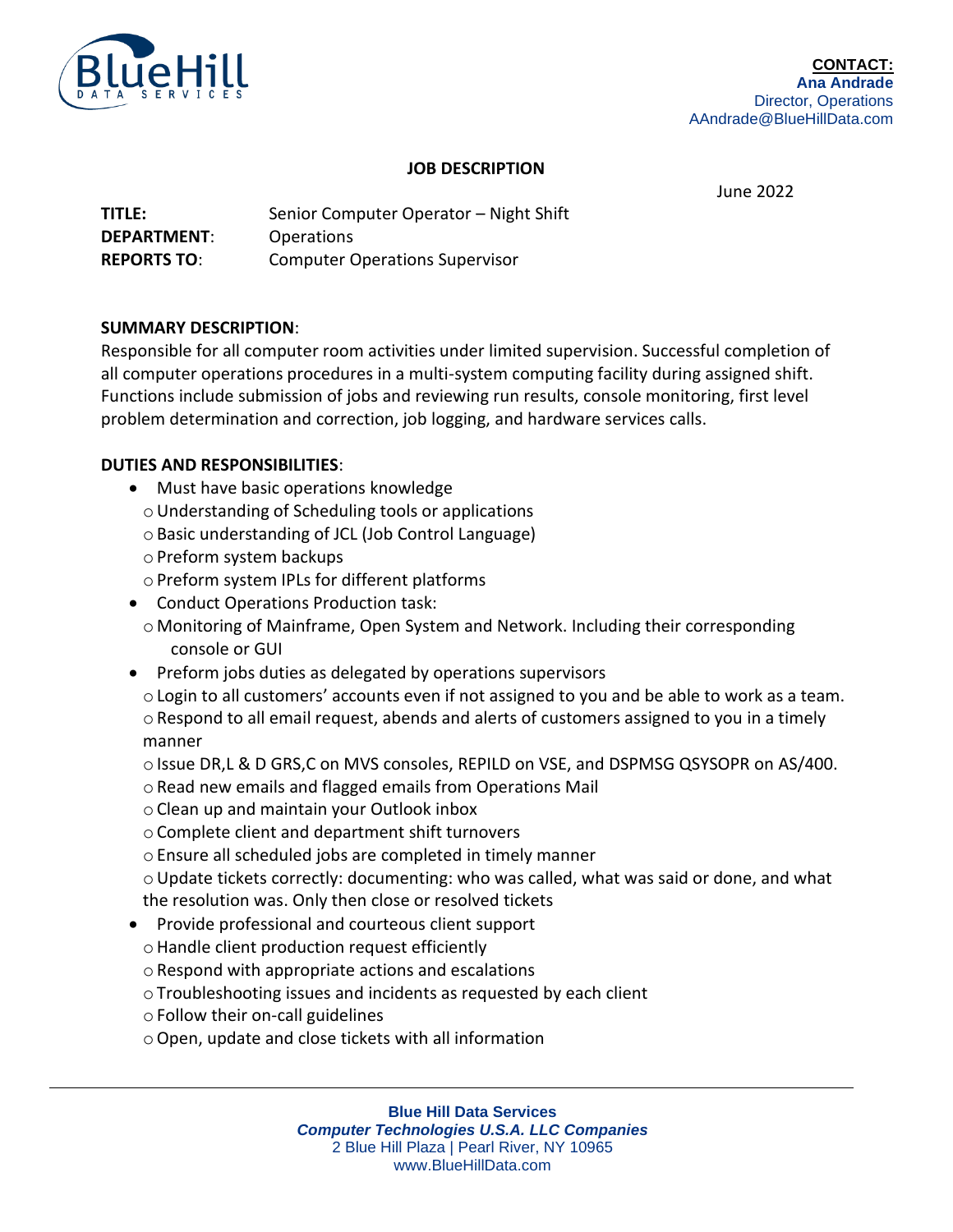

- Review and Identify client operations documentation for accuracy and completion  $\circ$  For new process create new documentation, have the customer and supervisor revise it, ask your supervisor to add it to the shared drive and distribute it to all operators.
- Follow established guidelines and company standards oComplete monthly Cyber security training for BH and required customers.
- Help identify and recommend workflow improvements
	- oCustomers schedules
	- oDocumentation
	- $\circ$  Training
- Mentor and train lower-level operations staff.

# **REQUIREMENTS**:

Education: Minimum H.S. Diploma Experience: Minimum 3 year IS Computer Operations

## **ABOUT BLUE HILL:**

Blue Hill Data Services consistently achieves 100% client satisfaction by providing Private Cloud and fully managed 24/7 data center hosting solutions, and a full array of complementary IT support services.

We deliver all services from On-Shore, USA, and since 1994 we have supported government and commercial clients, helping them reduce their operating expense, eliminate capital expense, mitigate the risk of a retiring workforce, meet all regulatory compliance and audit requirements, and achieve 100% client success.

Blue Hill specializes in all things mainframe, and also provides multi-platform services and infrastructure solutions. We have successfully carved out a niche in supporting Mainframe mission-critical applications Acting as our Clients' partner, we can support their environments either indefinitely or until they choose to get off the Mainframe, providing flexibility in reducing costs as utilization decreases.

Our differentiation is providing customized solutions, flexibility both in contract and solutions, cost effectiveness, and personalized attention. Our client's data center environment can be hosted within Blue Hills' private cloud facilities, or Blue Hill support services can be provided remotely to the client's site.

> **Blue Hill Data Services** *Computer Technologies U.S.A. LLC Companies* 2 Blue Hill Plaza | Pearl River, NY 10965 www.BlueHillData.com